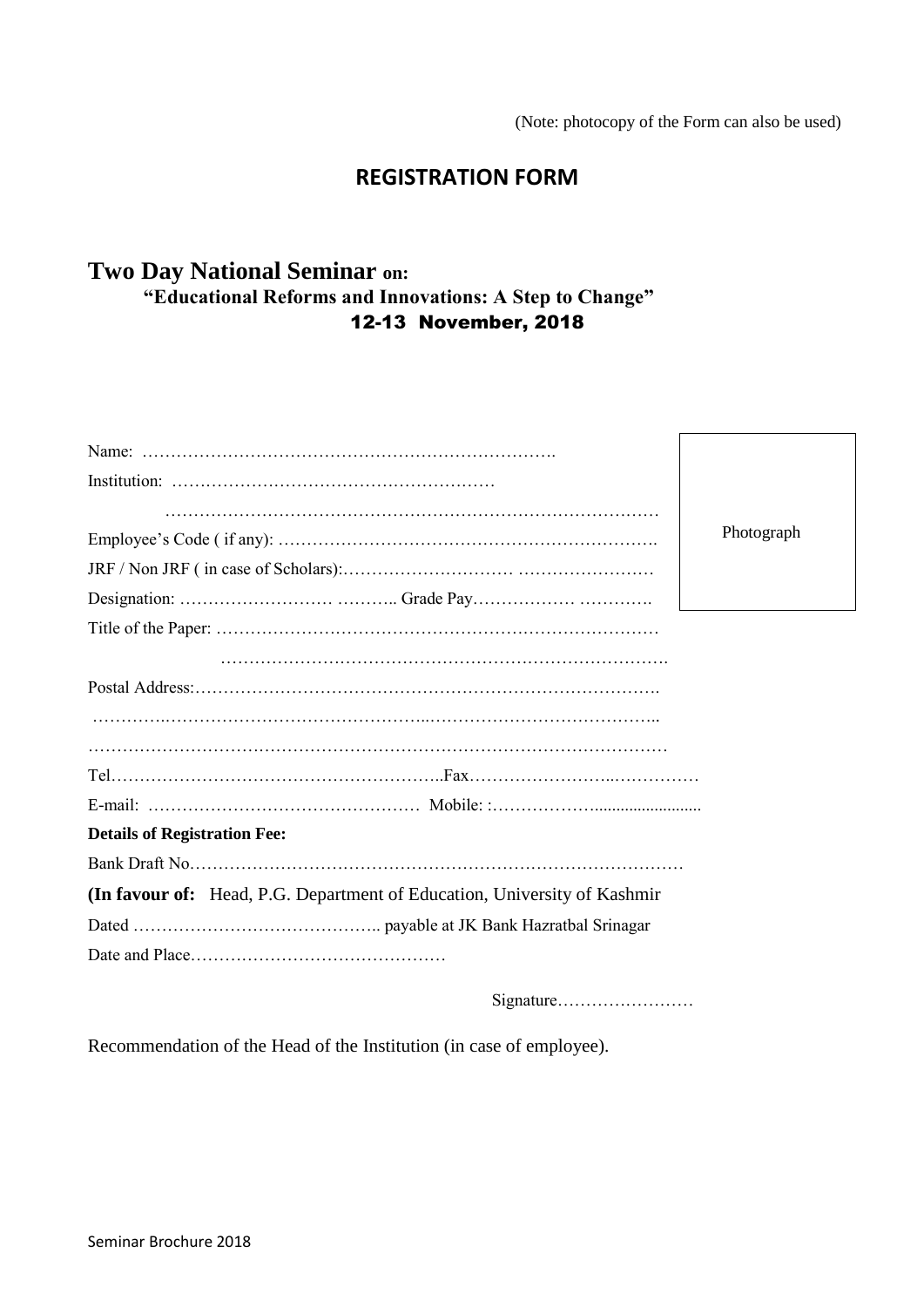| <b>Two Day National Seminar on:</b>                                                                                                             | <b>About University of Kashmir:</b><br>University of Kashmir is situated at Hazratbal in                                                                                                                                                                                                                                                                                                                                                              |  |
|-------------------------------------------------------------------------------------------------------------------------------------------------|-------------------------------------------------------------------------------------------------------------------------------------------------------------------------------------------------------------------------------------------------------------------------------------------------------------------------------------------------------------------------------------------------------------------------------------------------------|--|
| "Educational Reforms and Innovations:<br>A Step to Change"<br>12-13 November, 2018                                                              | Srinagar ( $J & K$ ). It is flanked by the world famous<br>Dal Lake on its eastern side and Nigeen Lake on the<br>western side. The Main Campus of the University is<br>spread over 247 acres of land and is divided into<br>three parts - Hazratbal Campus, Naseem Bagh<br>Campus and Mirza Bagh Campus (serving residential<br>purpose). Additional land has been acquired at Zakura                                                                |  |
| Crust                                                                                                                                           | near the main campus for further expansion of the<br>University. The tranquil ambience of the Campus<br>provides the right kind of atmosphere for serious<br>study and research.<br>Over the Years, University of Kashmir has expanded<br>substantially. It has established Satellite Campuses at<br>Anantnag (South Campus) and Baramulla (North<br>Campus) and three more Satellite Campuses at<br>Kupwara, Kargil and Leh are being established to |  |
| Organized by: P. G. Department of Education<br>University of Kashmir                                                                            | make higher education more accessible to people<br>living in remote areas of Kashmir valley. The<br>University has also established a Sub-Office at                                                                                                                                                                                                                                                                                                   |  |
| EMMRC,<br>Venue:<br>University of Kashmir                                                                                                       | Jammu to cater to the needs of the candidates enrolled<br>with the University from outside Kashmir.                                                                                                                                                                                                                                                                                                                                                   |  |
| Time:<br>10.00 am to 4.00 pm<br><b>Organizing Committee:</b><br>All Faculty Members of the Department of<br>Education                           | Besides, University has marked towards excellence in<br>its programmes and activities. It has been re-<br>accredited as Grade-A University by the National<br>Assessment & Accreditation Council (NAAC) of<br>India. This is recognition and reflection of the high<br>standard of quality in teaching and research at our<br>institution.                                                                                                            |  |
| <b>Chief Patron:</b><br>Prof. Talat Ahmad<br>The Honourable Vice- Chancellor<br>Prof. Mohammad Iqbal Mattoo<br><b>Convener:</b><br>Dean and HoD | <b>About the Department:</b><br>The P.G. Department of Education University of<br>Kashmir, Srinagar (J & K) was established in 1965.<br>It strives to promote high academic standards in<br>education, by creating an optimal and enriching<br>learning environment, fostering ongoing professional<br>and personal development thereby contributing                                                                                                  |  |
| Organizer:<br>Manzoor Ahmad Rather                                                                                                              | effectively to societal needs.<br>The Department offers following programmes in<br>Education:<br>• Bachelor of Education (B.Ed) Two Year Course<br>· M. A. Education<br>$\bullet$ M.Ed.<br>(Two Year)<br>• M. Phil. and Ph.D. in Education<br>The Department of Education is actively engaged in<br>various innovative programmes which help us to<br>prepare competent and professional teachers and                                                 |  |
| Post- Graduate Department of Education,<br>University of Kashmir, Srinagar                                                                      | educationists who will contribute significantly to the<br>field of education and the holistic growth of the<br>generations to come.                                                                                                                                                                                                                                                                                                                   |  |

┱

٦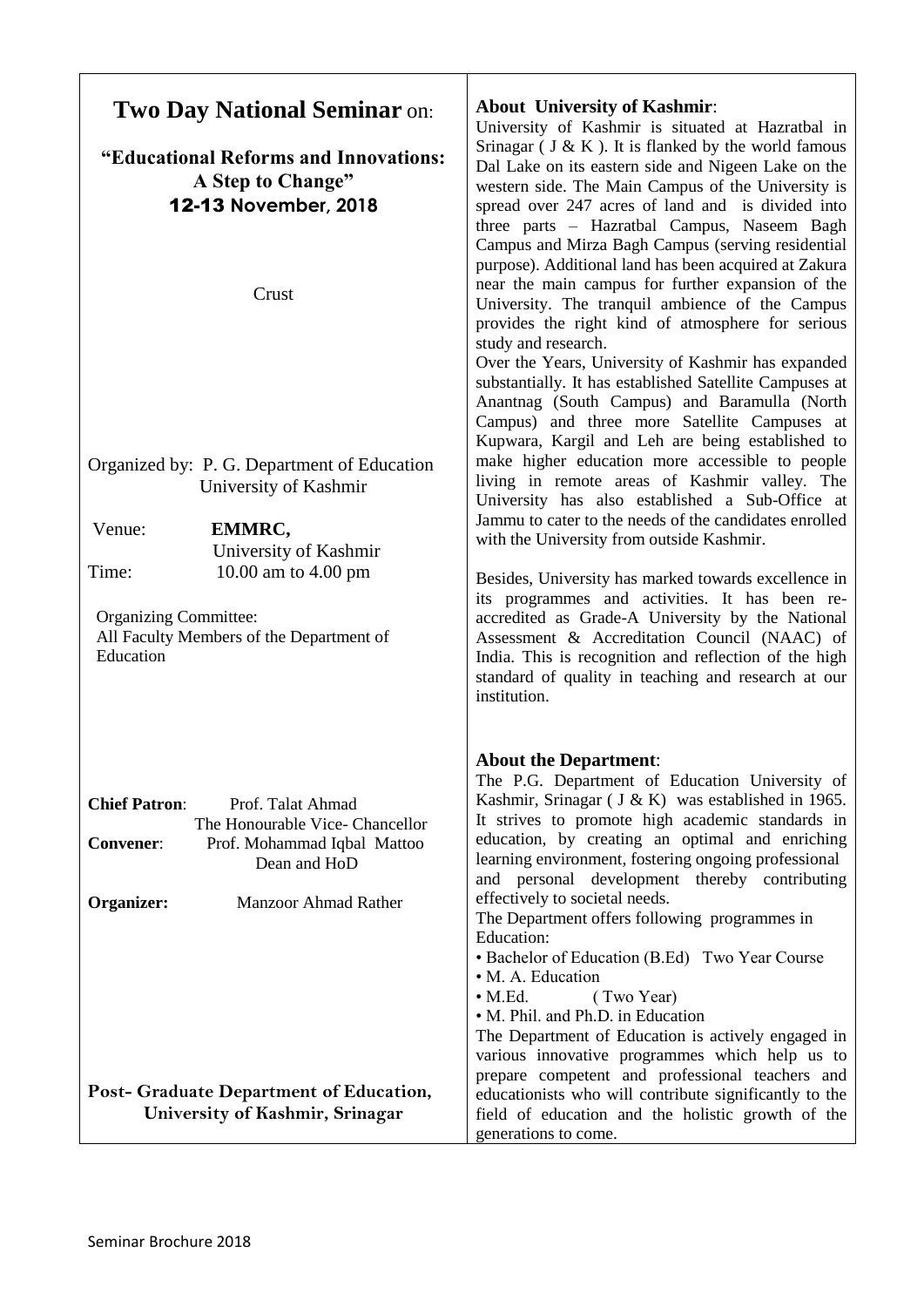## **Theme of Seminar: "Educational Reforms and Innovations: A Step to Change"**

## **Sub Themes:**

- $\checkmark$  Maulana Azad and Modern Education
- $\checkmark$  Elementary Education
- $\checkmark$  ICT in Education
- $\checkmark$  Inclusive Education
- $\checkmark$  Examination Reforms
- $\checkmark$  MOOCS and e-learning
- $\checkmark$  Innovative Practices in Teacher Education
- $\checkmark$  Student Support Initiatives

## **Call for Papers:**

Faculty Members, Research Scholars, P.G. Students (M. A., M.Ed. and B.Ed.) of the department and other interested academicians / researchers within and outside the state may contribute their research or seminar paper on the identified themes. However, while submitting the abstract, kindly include name of the author(s), Email address and contact details.

**Please note:** The seminar papers should be original, unpublished with adherence to the seminar theme.

Papers must be in Times New Roman (12 size font)

and may be sent through Email to:

## **nationaleducationdayku@gmail.com**

Abstracts received shall be put to evaluation and suitability process. Approved abstracts will be uploaded on the departmental website for the information of the participants. You must remain in touch with our website on daily basis.

## **Registration:**

Registration fee: Each Paper Presenter

| Faculty: |  | <b>Rs</b> 1500 |
|----------|--|----------------|
|          |  |                |

- $\checkmark$  JRF research scholar: Rs 1000
- $\checkmark$  Other research scholars: Rs 500

**Please Note**: *Incase of co-authorship: Each paper presenter has to pay the registration fee separately*. Payments are required to be made either through an On line Account No: **SB 0007040100003560**(Jammu and Kashmir Bank, Branch Hazratbal ( IFSC Code: JAKA0Naseem favouring **Head, Department of Education,** University of Kashmir, or through crossed demand draft drawn in favour of **HoD**, **Education**, University of Kashmir Srinagar: Payable at J & K Bank Hazratbal ( University Branch) and be sent to the Organizing Secretary of the seminar. However, **Local participants** can deposit their registration fee in the Department against the proper receipt on the dates shown as:

## ✓ **Important Dates**

| Last date for Submission of  <br><b>Abstracts</b>                               | <b>October 13, 2018</b> |
|---------------------------------------------------------------------------------|-------------------------|
| <b>Notification of Acceptance</b>                                               | <b>October 23, 2018</b> |
| <b>Registration Process / fee</b>                                               | <b>October 25, 2018</b> |
| Last date for Submission<br>of full length Paper and<br><b>Registration fee</b> | <b>October 29, 2018</b> |

**Accommodation:** *(only for an out stationed delegate***)** Accommodation to any delegate shall be made possible against the payment which shall be borne by the delegate by him/herself. We have a limited in house accommodation and it can be provided to delegates on first come first serve basis on prior request against the payment.

Contact details: 7006426781 Convener of the seminar 9419244868 Organizer

## **How to Reach**:

Out stationed delegates have options either to i) travel by air from their destination to Srinagar airport or ii) by train from their destination to Jammu and by road transport from Jammu to Srinagar. On reaching Srinagar, they can hire the prepaid taxi from the airport or TRC centre (as the case may be) to the guest house of the university campus.

## **Weather:**

November is not hot in Kashmir. Therefore, delegates/ participants are requested to carry with them light woolen clothes as a precautionary measure.

## **Mobile Phone Service for Out stationed Delegates:**

Pre- paid cellular service is not presently available in Kashmir; so you are advised to give preference to postpaid mobile networking.

## **Beautiful Places to Visit in Kashmir:**

Gulmargh, Sonamargh, Manasbal lake, Shalimar and Nishat Gardens, Harwan, Chesma Shahi, Nehru Park, Kokarnagh, Simthan Top, Martand, Phalgam,, Doodpathri, Yousmargh, Shankar AcharyaTemple Achabal, Verinagh, Dal lake, Wullar lake. Watlab, Parry Mahal, Tulmullah (Ganderbal).

## **With Best Wishes from:**

Prof. Mohammad Iqbal Mattoo Dean & Head School of Education and Behavioural Sciences University of Kashmir, Srinagar, Mobile: 9419076549, 7006426781